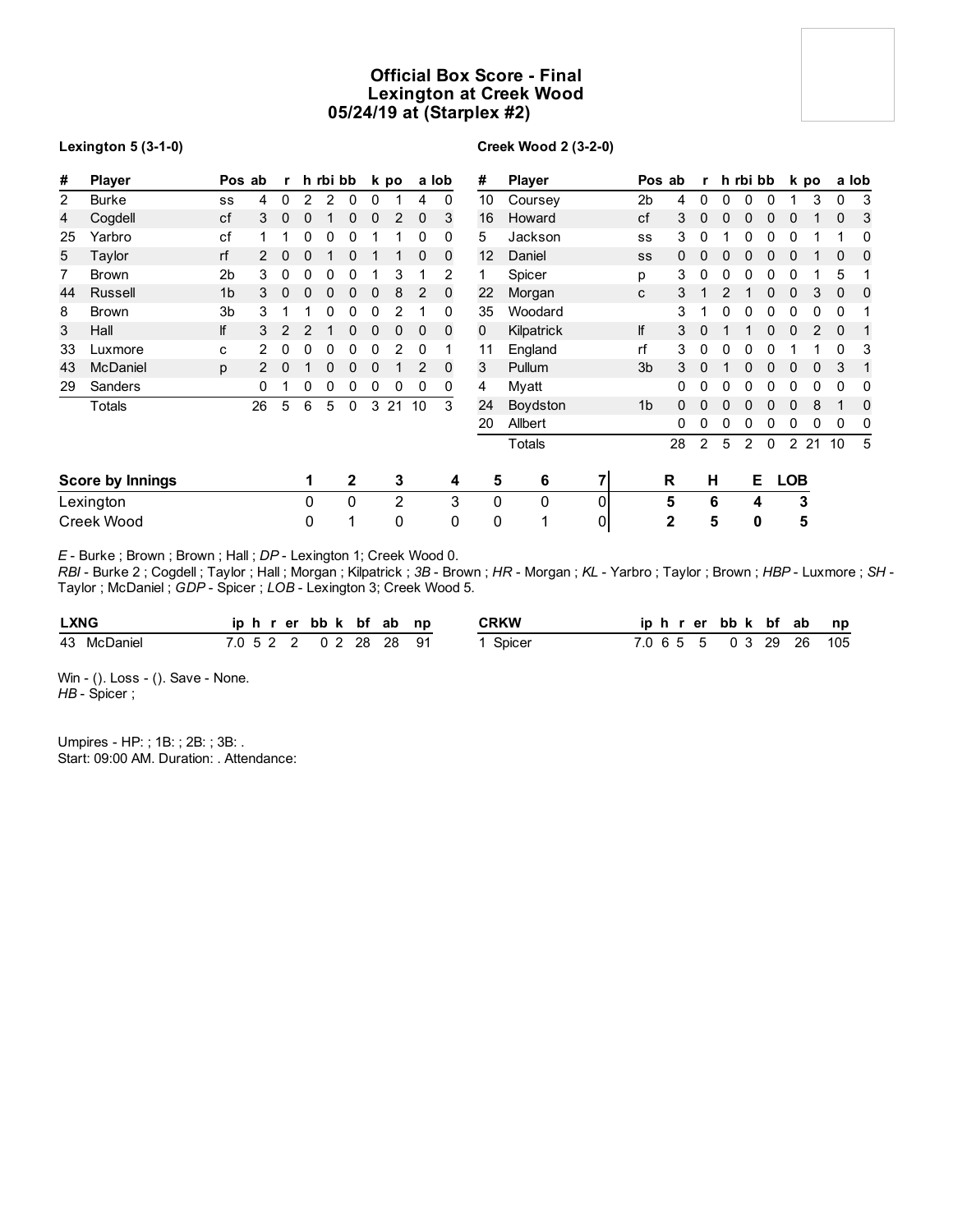## **Scoring Innings - Final Lexington at Creek Wood 05/24/19 at (Starplex #2)**

| <b>Score by Innings</b> |  |  |  |    | н | LOB          |
|-------------------------|--|--|--|----|---|--------------|
| Lexington               |  |  |  | 01 |   | $\mathbf{3}$ |
| Creek Wood              |  |  |  | 0  |   | -5           |

### **Lexington starters:**

2/SS/Kynlee Burke; 4/CF/Ashlynne Cogdell; 5/RF/Mary Taylor; 7/2B/Kyrsten Brown; 44/1B/Morgan Russell; 8/3B/Kennedy Brown; 3/LF/Lauren Hall; 33/C/Maci Luxmore; 43/P/Cadey McDaniel;

### **Creek Wood starters:**

10/2B/Analeigh Coursey; 16/CF/Jaylee Howard; 5/SS/Jase Jackson; 1/P/Lennon Spicer; 22/C/Sam Morgan; 35//Madison Woodard; 0/LF/Madeline Kilpatrick; 11/RF/Samantha England; 3/3B/Madelyn Pullum;

Bottom of 2nd - CRKW batting Spicer flies out to center fielder Cogdell Morgan singles on a line drive to center fielder Cogdell Woodard grounds into fielder's choice, shortstop Burke to second baseman Brown Kilpatrick singles on a line drive to left fielder Hall. Woodard scores Kilpatrick advances to 2nd on error by left fielder Hall England flies out to right fielder Taylor 1 R, 2 H, 1 E, 1 LOB.

Top of 3rd - LXNG batting Hall singles on a ground ball to shortstop Jackson Luxmore bunts out to catcher Morgan McDaniel singles on a ground ball to right fielder England Burke singles on a bunt to pitcher Spicer Cogdell bunts into fielder's choice, pitcher Spicer to catcher Morgan. Hall scores Taylor sacrifices, pitcher Spicer to first baseman Boydston. Yarbro scores Brown flies out to center fielder Howard 2 R, 3 H, 0 E, 2 LOB.

Top of 4th - LXNG batting Russell flies out to left fielder Kilpatrick Brown triples on a hard ground ball to right fielder England Hall singles on a ground ball to center fielder Howard. Brown scores Luxmore is hit by pitch, Spicer pitching McDaniel sacrifices, pitcher Spicer to second baseman Coursey Burke singles on a line drive to left fielder Kilpatrick. Hall scores. Sanders scores Cogdell grounds out, third baseman Pullum to first baseman Boydston 3 R, 3 H, 0 E, 1 LOB.

Bottom of 6th - CRKW batting Jackson grounds out, third baseman Brown to first baseman Russell Spicer grounds out, shortstop Burke to first baseman Russell Morgan homers on a fly ball to left field Woodard grounds out to third baseman Brown 1 R, 1 H, 0 E, 0 LOB.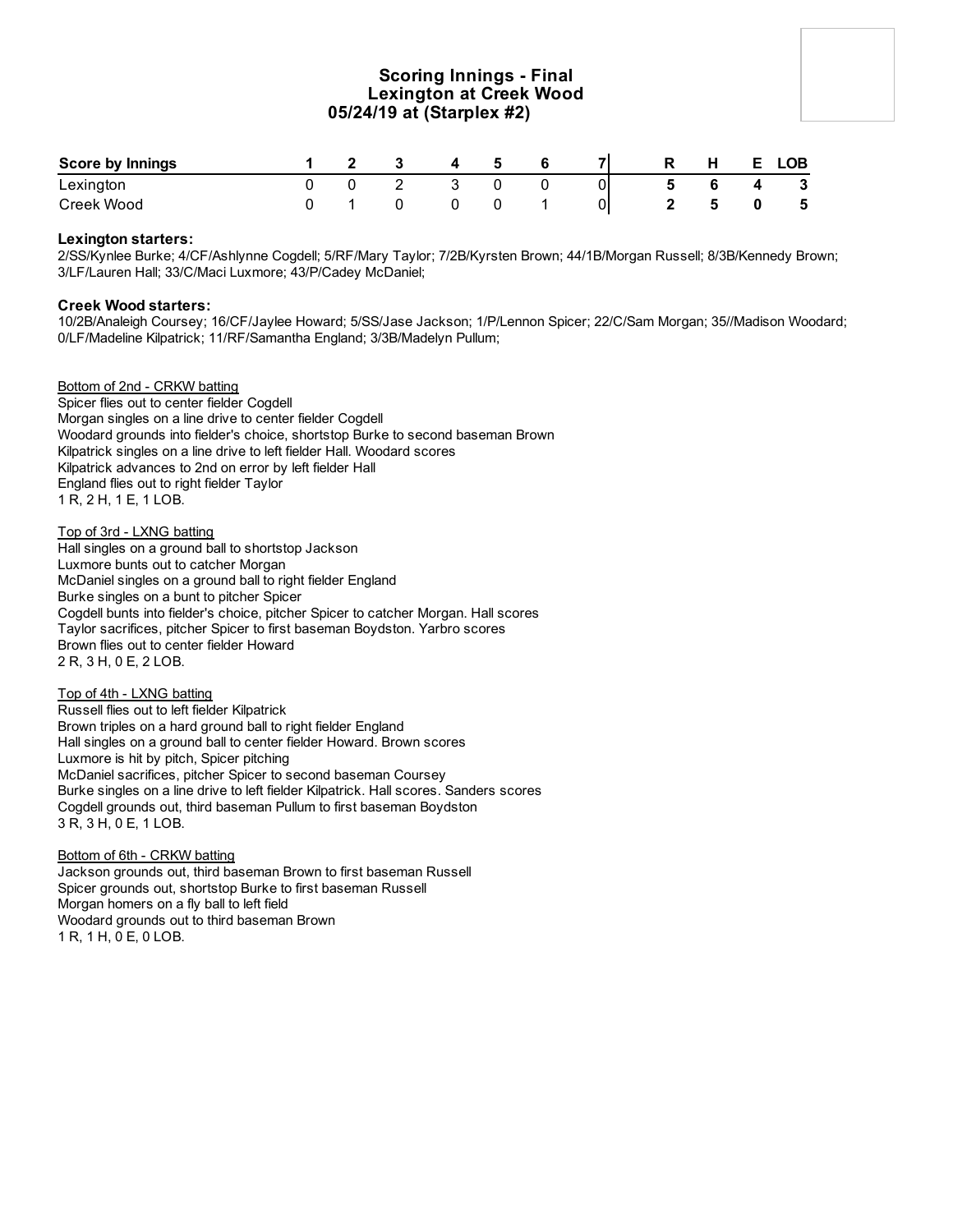## **Play By Play (Full) - FinalLexington at Creek Wood**

# **05/24/19 at (Starplex #2)**

| <b>Score by Innings</b> |  | $\mathbf{A}$ | -5 | -71 | R | н. | F. | <b>LOB</b>   |
|-------------------------|--|--------------|----|-----|---|----|----|--------------|
| Lexington               |  |              |    | 01  | 5 |    |    | $\mathbf{3}$ |
| Creek Wood              |  |              |    | 01  |   |    |    | - 5          |

### **Lexington starters:**

2/SS/Kynlee Burke; 4/CF/Ashlynne Cogdell; 5/RF/Mary Taylor; 7/2B/Kyrsten Brown; 44/1B/Morgan Russell; 8/3B/Kennedy Brown; 3/LF/Lauren Hall; 33/C/Maci Luxmore; 43/P/Cadey McDaniel;

### **Creek Wood starters:**

10/2B/Analeigh Coursey; 16/CF/Jaylee Howard; 5/SS/Jase Jackson; 1/P/Lennon Spicer; 22/C/Sam Morgan; 35//Madison Woodard; 0/LF/Madeline Kilpatrick; 11/RF/Samantha England; 3/3B/Madelyn Pullum;

| 1st Inning<br>Top of 1st - LXNG batting<br>Burke grounds out, pitcher Spicer to first baseman Boydston<br>Cogdell grounds out, third baseman Pullum to first baseman Boydston<br>Taylor strikes out looking, Spicer pitching<br>Bottom of 1st - CRKW batting<br>Coursey lines out to second baseman Brown<br>Howard grounds out, pitcher McDaniel to first baseman Russell<br>Jackson lines out to first baseman Russell                                                                                                                                                                                                                  | This Inning<br><b>LXNG</b><br><b>CRKW</b> | R<br>0<br>$\mathbf{0}$ | H<br>$\overline{0}$<br>$\mathbf{0}$    | Е<br>$\overline{0}$<br>$\mathbf{0}$ | - L<br>$\overline{0}$<br>$\Omega$ |
|-------------------------------------------------------------------------------------------------------------------------------------------------------------------------------------------------------------------------------------------------------------------------------------------------------------------------------------------------------------------------------------------------------------------------------------------------------------------------------------------------------------------------------------------------------------------------------------------------------------------------------------------|-------------------------------------------|------------------------|----------------------------------------|-------------------------------------|-----------------------------------|
| 2nd Inning<br>Top of 2nd - LXNG batting<br>Brown grounds out, third baseman Pullum to first baseman Boydston<br>Russell flies out to right fielder England<br>Brown grounds out, pitcher Spicer to first baseman Boydston<br>Bottom of 2nd - CRKW batting<br>Spicer flies out to center fielder Cogdell<br>Morgan singles on a line drive to center fielder Cogdell<br>Woodard grounds into fielder's choice, shortstop Burke to second baseman Brown<br>Kilpatrick singles on a line drive to left fielder Hall. Woodard scores<br>Kilpatrick advances to 2nd on error by left fielder Hall<br>England flies out to right fielder Taylor | This Inning<br><b>LXNG</b><br><b>CRKW</b> | R<br>0<br>1            | H.<br>$\overline{0}$<br>$\mathfrak{p}$ | Е<br>0                              | 0                                 |

| 3rd Inning                                                                         |             |          |     |     |                |
|------------------------------------------------------------------------------------|-------------|----------|-----|-----|----------------|
| Top of 3rd - LXNG batting                                                          | This Inning |          | R H | EL  |                |
| Hall singles on a ground ball to shortstop Jackson                                 | LXNG        | 2        |     |     | $\overline{2}$ |
| Luxmore bunts out to catcher Morgan                                                | <b>CRKW</b> | $\Omega$ |     | 0 0 |                |
| McDaniel singles on a ground ball to right fielder England                         |             |          |     |     |                |
| Burke singles on a bunt to pitcher Spicer                                          |             |          |     |     |                |
| Cogdell bunts into fielder's choice, pitcher Spicer to catcher Morgan. Hall scores |             |          |     |     |                |
| Taylor sacrifices, pitcher Spicer to first baseman Boydston. Yarbro scores         |             |          |     |     |                |
| Brown flies out to center fielder Howard                                           |             |          |     |     |                |

Bottom of 3rd - CRKW batting Pullum grounds out to second baseman Brown Coursey strikes out swinging, McDaniel pitching Howard flies out to center fielder Cogdell